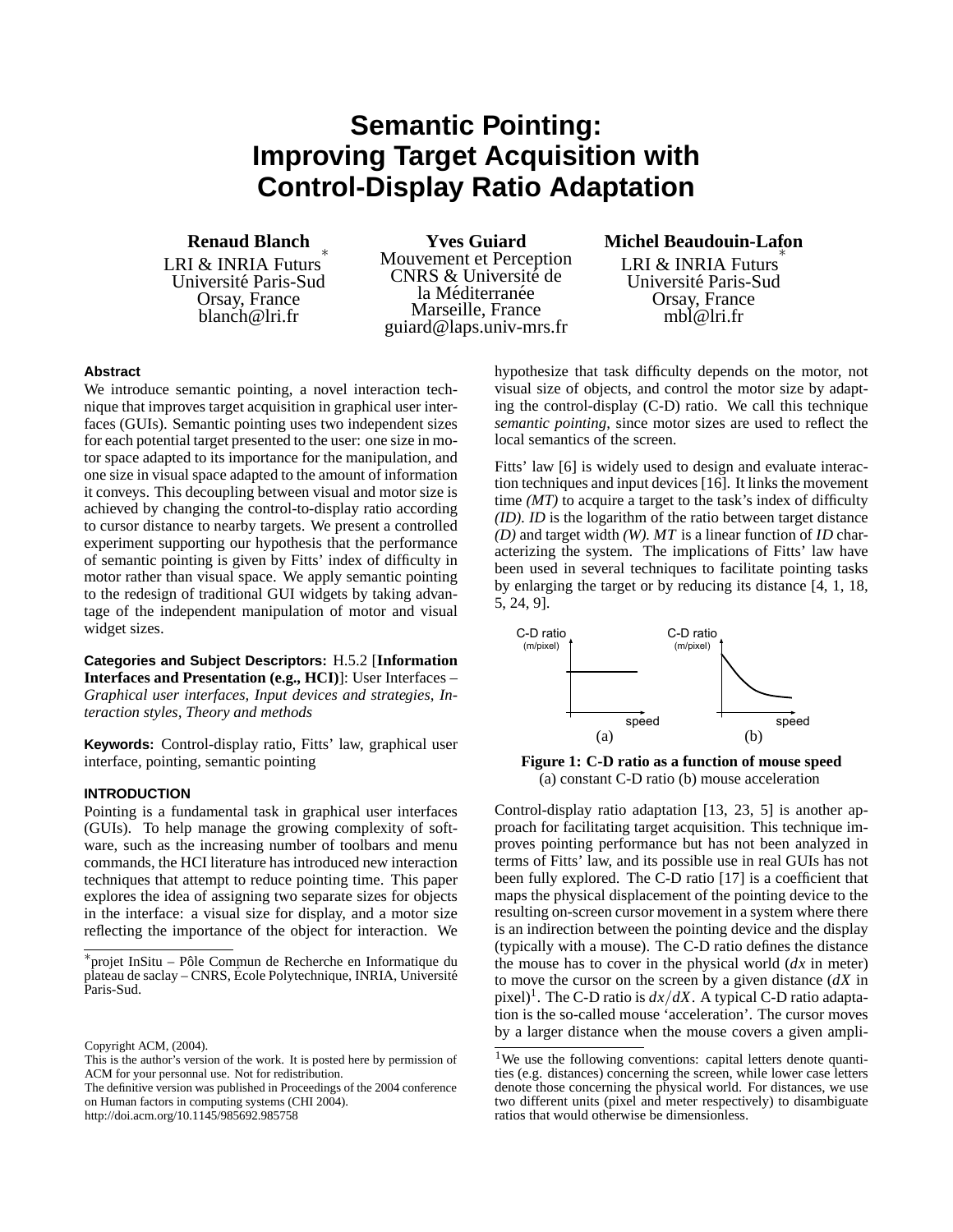tude more quickly (Figure 1), capturing an intention: when users move the physical device quickly, they typically wish to go further, so the cursor can be displaced even faster to cover the distance more quickly.

After reviewing previous work on facilitating target acquisition, we describe semantic pointing and predict its effect on pointing performance in terms of Fitts' law. We then describe a controlled experiment that tests our predictions. Finally, we illustrate potential applications of semantic pointing to GUI design.

# **RELATED WORK**

## **Growing Target and Shrinking Distance**

With respect to Fitts' law, there are two simple ways to reduce the difficulty of a pointing task: enlarging the target or moving it closer to the cursor. Both have been explored in several ways. A widely-used direct application of this principle is contextual pop-up menus. Such menus are displayed at the cursor location so that distances to the items are minimal. Pie menus [4] are even more radical: the distance from each menu item to the cursor is constant and very small. The distance can also be reduced by moving the potential targets of a directed movement towards the cursor, as in the dragand-pop technique [1].

Another approach consists in modifying target size when the cursor is close enough. This can be achieved by magnifying the target [18], or by adding a 'bubble' around it [5]. Evaluations and comparisons with other techniques [23, 5] show that target resizing facilitates pointing even if the expansion is late [18] and unpredictable [24]. The problem in applying such techniques to real GUIs is that in order to expand a target surrounded by other possible targets, its neighborhood must be shrunk and the magnified target then moves when the expansion focus changes [11]. As a consequence, no performance improvement can be observed for systems like the Mac OS X Dock [18, 24]. More generally, techniques that dynamically change the screen layout cause a spatial disorganization that limits their expected benefits (e.g., for menus, [21, 19]).

## **Adaptive Control-Display Ratio**

The C-D ratio is the ratio of the movement of the input device and the movement of the object it controls. The C-D ratio can be a constant (Figure 1a), a function of mouse speed as in mouse 'acceleration' (Figure 1b), or a function of cursor position [23]. Increasing the C-D ratio when the cursor is within a target makes, at constant mouse speed, the cursor slow down: covering the same number of pixels requires moving the mouse by a longer displacement. Figure 2 illustrates this technique in one-dimensional (1D) space. The slope of the function mapping the screen to the physical world is the inverse of the C-D ratio. Within the target (shown as a thick black line), the C-D ratio is increased. Since the cursor stays longer within the target, it is easier for the user to acquire it.

Swaminathan and Sato [22] concluded that in the context of large displays "nonlinear mappings are too counterintuitive to be a general solution for pointer movement". However such non-linear mappings have been successfully applied to

3D rotations [20] and 3D navigation [3], and most studies on pointing with C-D ratio adaptation [13, 23, 5] show a performance improvement. However, the effects of C-D ratio adaptation have always been interpreted in terms of feedback— 'sticky' icons [23], pseudo-haptic feedback [14]—and have not been analyzed in terms of Fitt's law.



**Figure 2: C-D ratio adapted to a target**

## **Fisheye Views and Zoomable Space**

As explained below, C-D ratio adaptation can also be interpreted as a dynamic magnification of the physical motor space where the mouse movements take place. This relates to fisheye views and zoomable interfaces that use a local or global magnification of the visual space.

Fisheye views locally distort a visualization by magnifying a particular point—the focus—and contracting its neighborhood—the context—according to a degree of interest function based on *a priori* importance and distance to focus [7]. This technique has been applied to a variety of contexts and its impact on pointing has been studied [11]. As noted above, such techniques expand target sizes but the motion of the focus impairs target acquisition [18, 24]. Even fine-tuned versions of fisheye views do not compete with other techniques: hierarchical menus are better than fisheye menus [2], flat representations are better than distorted ones for focus targeting [11].

Igarashi and Hinckley's navigation technique [12] uses speed-dependent automatic zooming to enhance scrolling. It manipulates view magnification to keep a constant optical flow while scrolling at variable speed. Evaluations, however, failed to show a quantitative benefit on task completion time. This may be because the magnification level is controlled solely by the user—even if indirectly through the scrolling speed—and so does not automatically adapt to the task.



**Figure 3: Space-scale diagram** The trajectory shown in black illustrates scale as a decreasing function of target distance.

Furnas and Bederson introduced space-scale diagrams [8] to represent zoomable interfaces. Using a metric on trajectories—based on quantity of information—they predict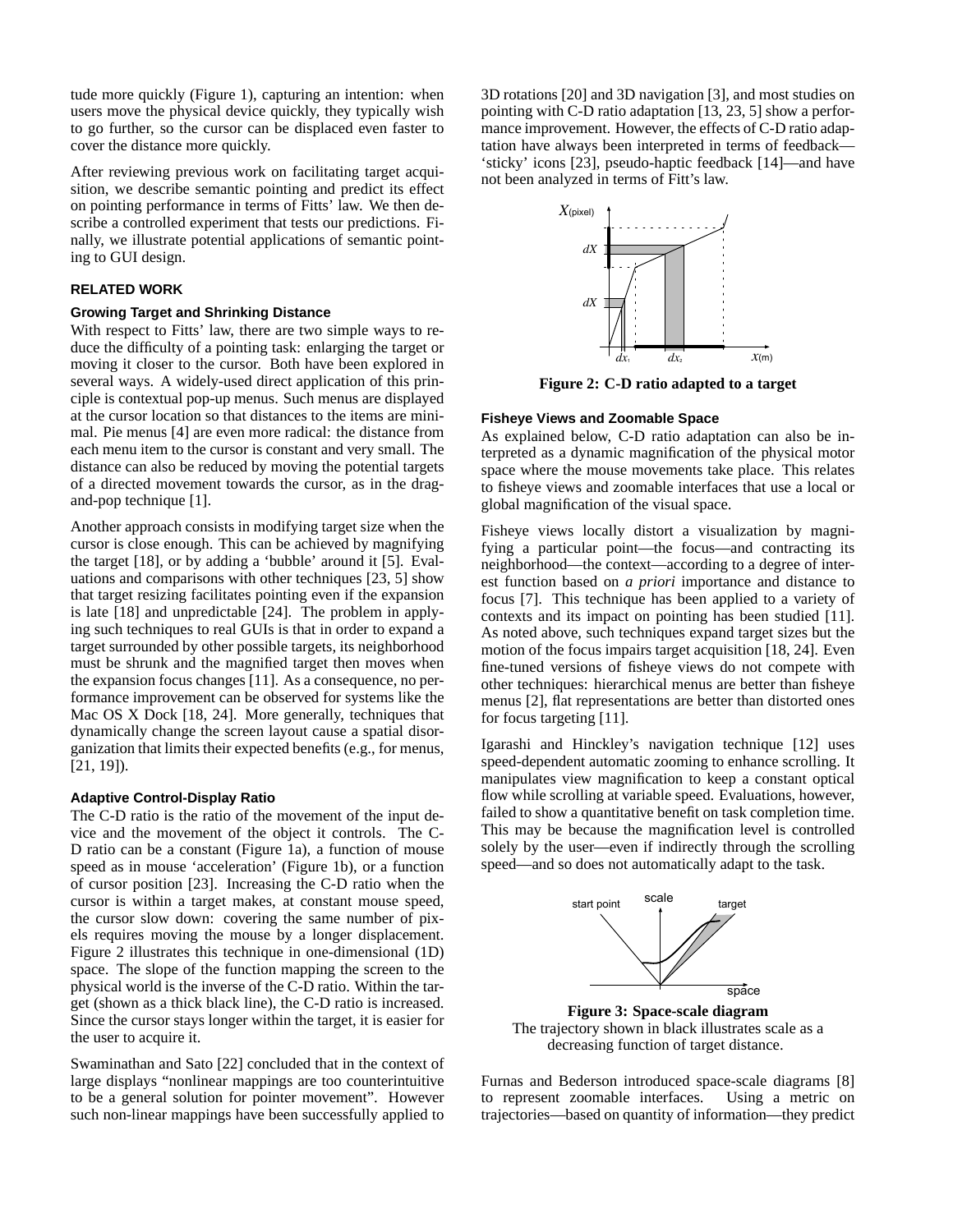optimal trajectories and observe that they match those empirically chosen by users, a fact confirmed by Guiard *et al.* [10]. Optimal trajectories have a scale adapted to the distance to the target: as the cursor approaches the target, the visual space is magnified, the cursor thus gains precision while slowing down in target space<sup>2</sup> (Figure 3).

In summary, many researchers have used, explicitly or implicitly, the effects of C-D ratio adaptation to improve pointing performance, yet there is no unified approach for understanding these effects.

## **SEMANTIC POINTING**

Semantic pointing relies on the following hypothesis: the difficulty of a pointing task is not directly linked to the onscreen representation of the task, but to the actual difficulty of the movement performed in the physical world to accomplish it. We first show that C-D ratio modification can be interpreted as a manipulation of the relative sizes of objects in visual and motor space. We then describe how semantic pointing affects pointing difficulty by making the C-D ratio a function of a context known to the system.

#### **Control-Display Ratio as Motor Space Magnification**

The C-D ratio defines the ratio between distances for the physical device and distances on the screen, or how the motor space is projected into the visual space. If the C-D ratio is a constant, then for a 1D world this projection is a linear function linking motor space (*x* in meters) to visual space (*X* in pixel) as illustrated in Figure 4. The slope of this function, in pixel/m, is the C-D gain and the inverse of this gain, in m/pixel, is the C-D ratio.



(a) low C-D ratio (b) high C-D ratio

When the C-D ratio is low (Figure 4a) the motor space is contracted compared to a higher C-D ratio (Figure 4b). In fact, the C-D ratio can be seen as the *motor space scale* relative to the visual space (called simply 'scale' in the rest of the paper). At low scale, the movement to acquire a target is short but target size is also small. On the other hand, at high scale, the target distance is longer but the accuracy needed to acquire it is reduced. In any case the task difficulty remains the same since it is characterized by the non-dimensional ratio *D*/*W* which is insensitive to uniform scaling. In other words, uniform scaling does not affect the *ID.* This illustrates the trade-off between target distance and target size [17].

The principle of semantic pointing is to dynamically adapt the motor space scale to reduce both target distance and the accuracy needed to acquire it. The idea is to choose a low scale, adapted to the task extension *D*, when the cursor is

<sup>2</sup>The target space is not directly the screen space because magnification introduces a scaling factor.

far from any potential target (Figure 5a) and to choose a high scale, adapted to the task precision *W*, when the cursor is close enough to target (Figure 5b). Therefore, without changing the visual layout, the target may be nearer and bigger in motor space.



**Figure 5: Context-dependent motor space scale**

**Motor Space Deformation and Local Information Density** Instead of interpreting the contextual C-D ratio adaptation as the dynamic change of a linear function slope, we can interpret it as the local slope of a certain non-linear function. This is equivalent because the scale is only a function of position. As in a fisheye view, scale becomes a local property: some areas are expanded while others shrink. The scale function can be chosen so that the resulting distorted motor space has the following property: important areas for interaction, such as potential targets, are bigger while non-important areas, such as empty space, are shrunken (Figure 6). In empty space, accuracy is less necessary than speed, while near a target, accuracy becomes more important than speed. The distortion is then consistent with the goal of aiding target acquisition.



**Figure 6: Non-uniform motor space scale**

This 'need for accuracy' is not uniform across the screen and depends, for each pixel, on whether it is part of a potential target, e.g. a button or icon, or part of empty space, e.g. a window background. As noticed by Guiard *et al.* [9], there is a mismatch between the abstract task of picking a target and a pointing task on screen. Selecting an icon on a typical desktop consists of pointing to a  $48 \times 48$ pixel target on a  $1600 \times 1200$  pixel screen, i.e. providing  $log_2(\frac{1600\times1200}{48\times48})$  ~ 10 bits of information to the system. For the user as well as for the system, however, the real information is only the choice of one icon within those present on the desktop. Choosing one icon among a set of 64 only requires  $log_2(64) = 6$  bits of information<sup>3</sup>.

By making scale dependent on pixel semantics, semantic pointing makes important pixels bigger in motor space, and thus helps to reduce the mismatch between the abstract selection task and its execution. By using information that is

<sup>3</sup>Those bits can be understood by thinking of a binary search: the target is (or not) in the first half of the set. This boolean is one bit of information and now the target is in a known set of 32 icons, *etc.*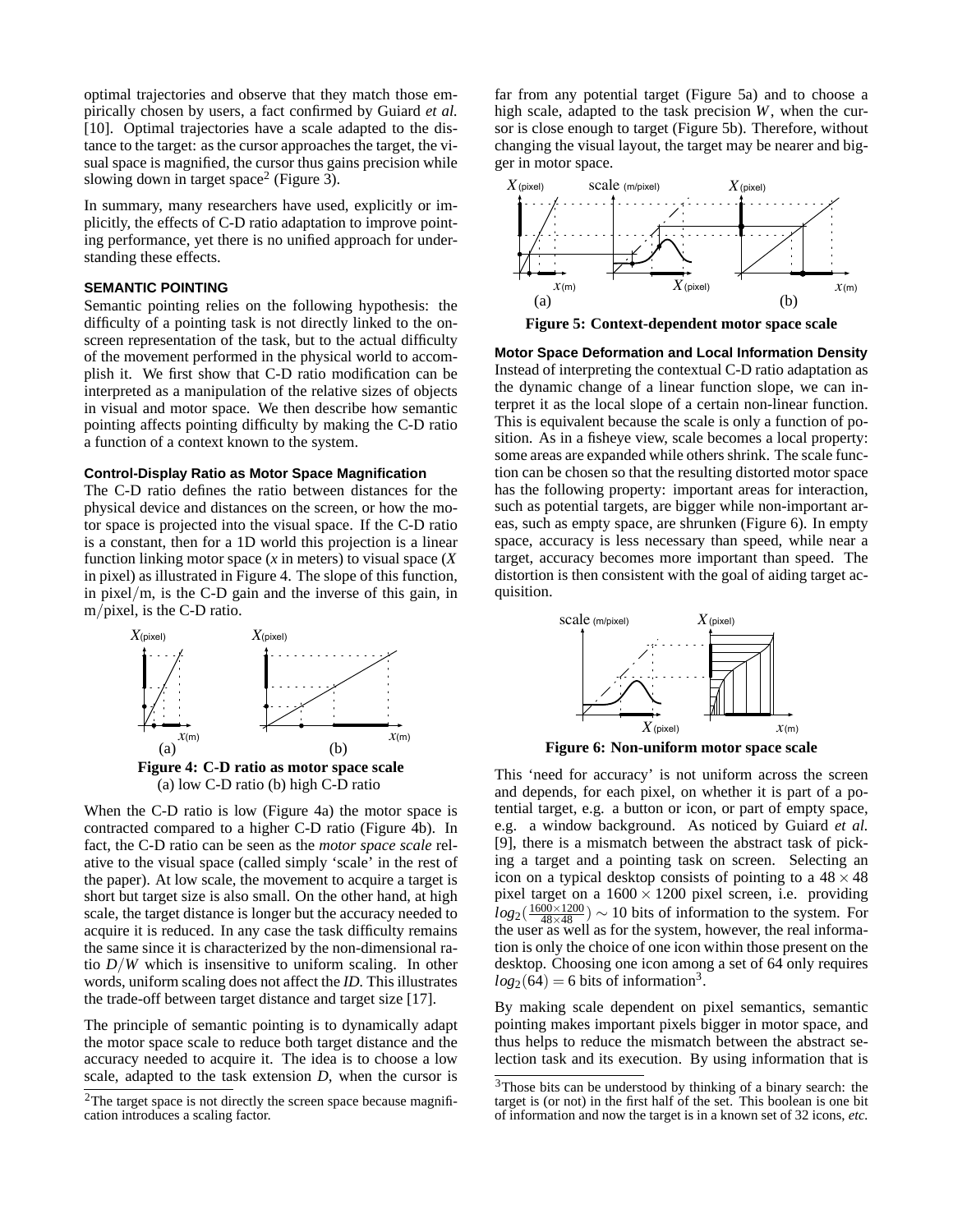normally known to but ignored by the system, namely the potential targets, the amount of information the user needs to provide to the system can be reduced. The local 'need for accuracy' is in fact a local information density expressing how relevant each pixel is to manipulation.

## **Index of Difficulty in Motor Space**

We have shown (see Appendix 1 for a detailed analysis) that computing the C-D ratio as a function of the distances from the cursor to potential targets, and of their importance, can change the effective tolerance on targets. For difficult tasks (when the target distance is much larger than target width), the task difficulty is then reduced by the number of bits of the motor scale. Figure 7 shows the relation between the usual difficulty *(ID)* and the one in motor space *(id)* for a motor scale of 1, 2 and 4. It shows that, for large *ID*s, the difficulty in motor space gains one bit each time the scale doubles.



**Figure 7: Index of difficulty in motor space**

#### **EXPERIMENT**

We conducted a controlled experiment to evaluate the benefits of semantic pointing as predicted by our analysis.

### **Task**

Participants had to perform successive 1D discrete pointing tasks. They had to move the cursor, represented by a one pixel thick vertical black line, to the start position marked by a gray rectangle on the left of the screen, rest there for 0.5 s, start moving to the target—a blue rectangle—as soon as it appeared on the right, and click it (Figure 8).



**Figure 8: Screen layout**

After each click, a visual signal indicated whether they have hit or not the target. After each block, their error rates were displayed and they were encouraged to conform to a nominal 4% error rate by speeding up or slowing down.

## **Conditions & Procedure**

The first *(control)* condition held the scale constant, so the motor task was exactly the same as displayed. In the second *(double)* and third *(quadruple)* conditions, the scale was adapted accordingly to our model so that the target size was either doubled or quadrupled in motor space. We used the bell-shaped mixing function described in Appendix 1.

Five *ID*s (4, 5, 6, 7 and 8) and two sizes (*D* = 512 or 1024 pixel) were used, giving ten possible tasks. A series of 100 trials (10 times each possible task), consisting of every possible successive pair of tasks counter-balanced to account for order effects, was build. This series was repeated three times per participant, making each participant perform 300 trials.

Those series were split into 6 blocks consisting of 50 trials (5 times each task). An order for the three conditions was chosen for each participant. The first and fourth blocks were presented using the first condition, the second and fifth blocks using the second condition, and the third and last block using the third one. Each block was preceded by 10 randomlychosen tasks using the same condition for practicing. This was chosen after a pilot study suggesting that, after ten trials, the movement times were stable.

## **Subjects**

Twelve unpaid adult volunteers, 11 male and one female, aged 27.2 years on average  $(SD = 6.10$  years), served in the experiment. The six permutations of the three conditions order were repeated for pairs of subjects.

#### **Apparatus**

The pointing experiment was conducted on a 22-inch  $1600 \times$ 1200 resolution color monitor, using a Wacom Intuos  $12\times18$ inch digitizing tablet with a puck. The baseline C-D ratio was set at the screen resolution (1*cm* on screen for 1*cm* in motor space) and the system had no mouse acceleration.

## **RESULTS**

The effects of semantic pointing were explored by analyzing three dependent variables: reaction time *(RT),* movement time *(MT),* and error rate *(ER).* Repeated measures analyses of variance were performed on these three variables. We analyzed the effects of the three factors (3 conditions, 5 indices of difficulty, and 2 sizes) in a within-participant design.

## **Non-Significant Effects**

#### Effect of the Task Size

No effect of the task size *(D)* on the three dependent variables was found to be statistically significant. This is consistent with Fitts' law and our model: both state that the performance of target acquisition is a function of the nondimensional ratio *D/W.* The size effect is thus neglected for the rest of the analysis, and the following plots merge the two task sizes for each *ID.*

# Effect on Reaction Time

The reaction time *(RT)* was about 253 ms on average with small variations  $(SD = 75.76 \text{ ms})$ . *RT* grew slightly with the task index of difficulty but this effect was not statistically significant. No significant difference was found among the three conditions.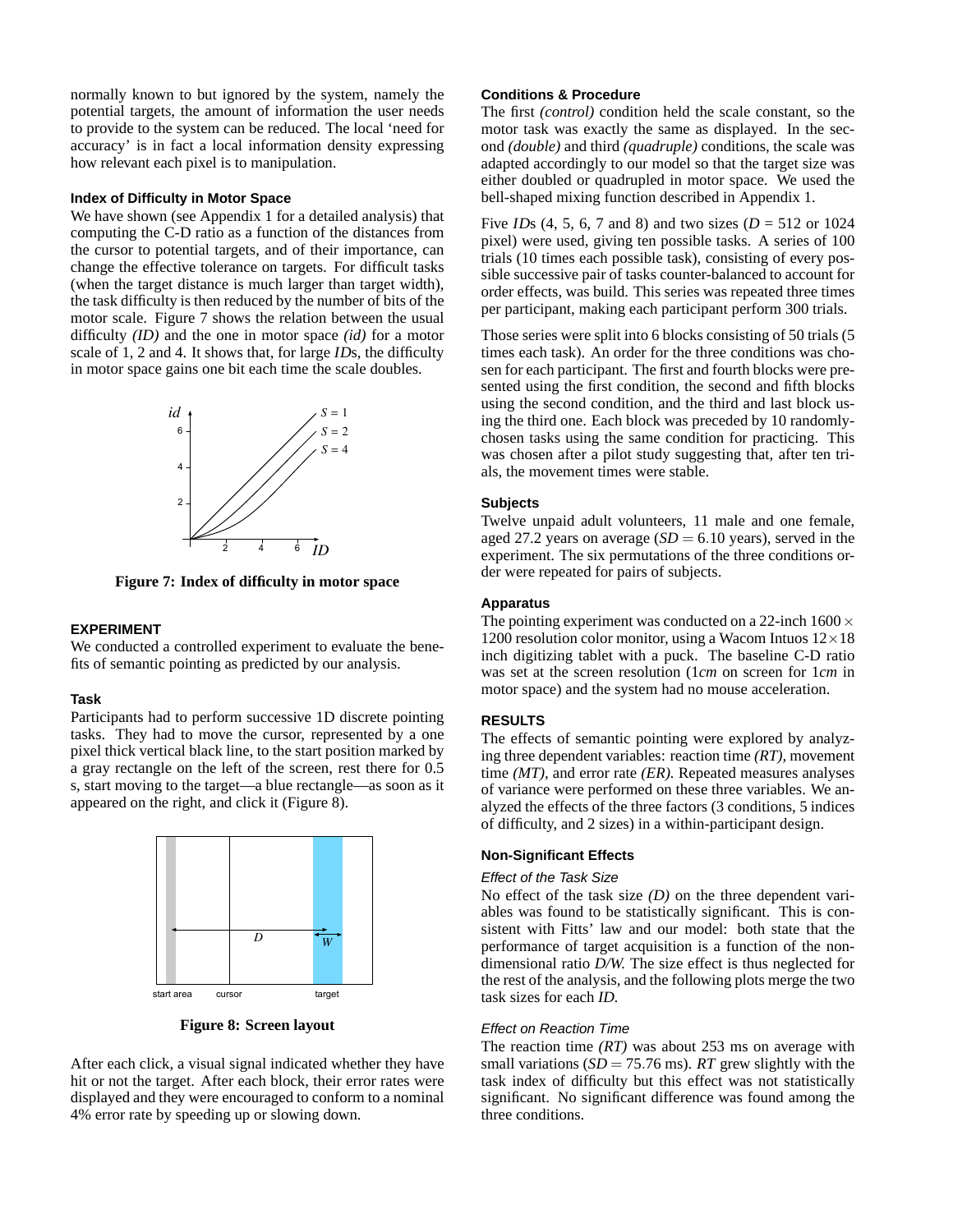### **Semantic Pointing Effect on Task Completion Time**

The movement time *(MT)* as a function of the index of difficulty *(ID)* is plotted for the three conditions in Figure 9 (compare with the prediction in Figure 7). There was a significant effect of condition ( $F_{2,33} = 5.35$ ,  $p = .0097$ ) and *ID*  $(F_{4.55} = 30.04, p < .0001)$  on *MT* but no significant interaction between the two factors was found.



**Figure 9: Movement time vs. index of difficulty**

As predicted, the benefit of semantic pointing first grows with *ID* before remaining almost constant for difficult tasks. The maximum relative gain on task completion time is obtained for  $ID = 6$  but for  $ID \geq 5$  the MT reduction is at least 10% (10.9% on average) for the *double* condition and at least 15% (16.9% on average) for the *quadruple* condition.



**Figure 10: Movement time vs. motor index of difficulty**

Figure 10 shows movement time as a function of index of difficulty in motor space *(id).* If our hypothesis that the performance of semantic pointing is given by Fitts' index of difficulty in motor rather than visual space is correct, the linear fit of *MT* should be better using *id* rather than *ID* as index of difficulty in Fitt's law. Table 1 gives the coefficient of simple determination  $(r^2)$  and the root mean square error *(RMSE)* for both fits and shows that the difficulty in motor space better explains the variations of *MT,* thus validating our hypothesis.

| ID    | id      |        |
|-------|---------|--------|
| $r^2$ | .849461 | .96829 |
| RMSE  | 86.897  | 39.882 |

Table 1: 
$$
r^2
$$
 and *RMSE* of *MT* linear regressions

However, we can note on Figure 10 that for the *quadruple* condition, the benefit of semantic pointing is less than that predicted by the model. The study of the error rate will provide us with an explanation of those slight differences.



## **Effect on Error Rate**

The participants were told to conform to a nominal 4% error rate *(ER)* on each block. The mean *ER* was in fact 4.26% but the differences between the three conditions are significant (Figure 11). On average, the *ER* was 6.2% in the *control* condition, 4.25% in the *double* one, and 2.35% in the *quadruple* one. The pointing movements were more accurate in the *double* and *quadruple* conditions than in the *control* condition for every *ID*, and, except for *ID* = 4, *quadruple* had a better *ER* than the other two conditions. So the reason why semantic pointing was not fully exploited to reduce target acquisition time is because it also served to enhance movement accuracy.

## **Between Subject Variations**

This argument is confirmed if we take a closer look at individual performances. The means reported in the foregoing are representative of most subjects, but there were individual strategies. Some participants took advantage of semantic pointing essentially by reducing their error rate; others conformed to the constant error rate requirement. Importantly, it is in the latter category of participants that performance was rigorously governed by the motor component of the task. This result confirms that semantic pointing unquestionably facilitates pointing, with this facilitation effect benefiting to various extents to target acquisition time and/or pointing accuracy. Furthermore, we conducted informal testing of a 2D desktop prototype<sup>4</sup>. We observed that users did not notice when semantic pointing was on or off and yet took advantage of it to improve their performance.

## **APPLICATION TO GUI DESIGN**

In this section we present applications of semantic pointing to GUI design.

## **Semantic Importance as a New Attribute**

In traditional GUIs, the size of an object is determined by visualization and manipulation constraints: the object must be big enough for the relevant information to be accessible to the user, and for the user to be able to manipulate it. When an object conveys little information, such as a button or scrollbar, the size is determined by the manipulation constraint, wasting screen real-estate. Conversely, when a lot of information must be displayed, such as in a web page, the parts that can be manipulated, such as the links, may end up very small and difficult to interact with.

<sup>&</sup>lt;sup>4</sup>A java applet simulating Semantic Pointing in 2D is available at http://insitu.lri.fr/˜blanch/projects/SemanticPointing/.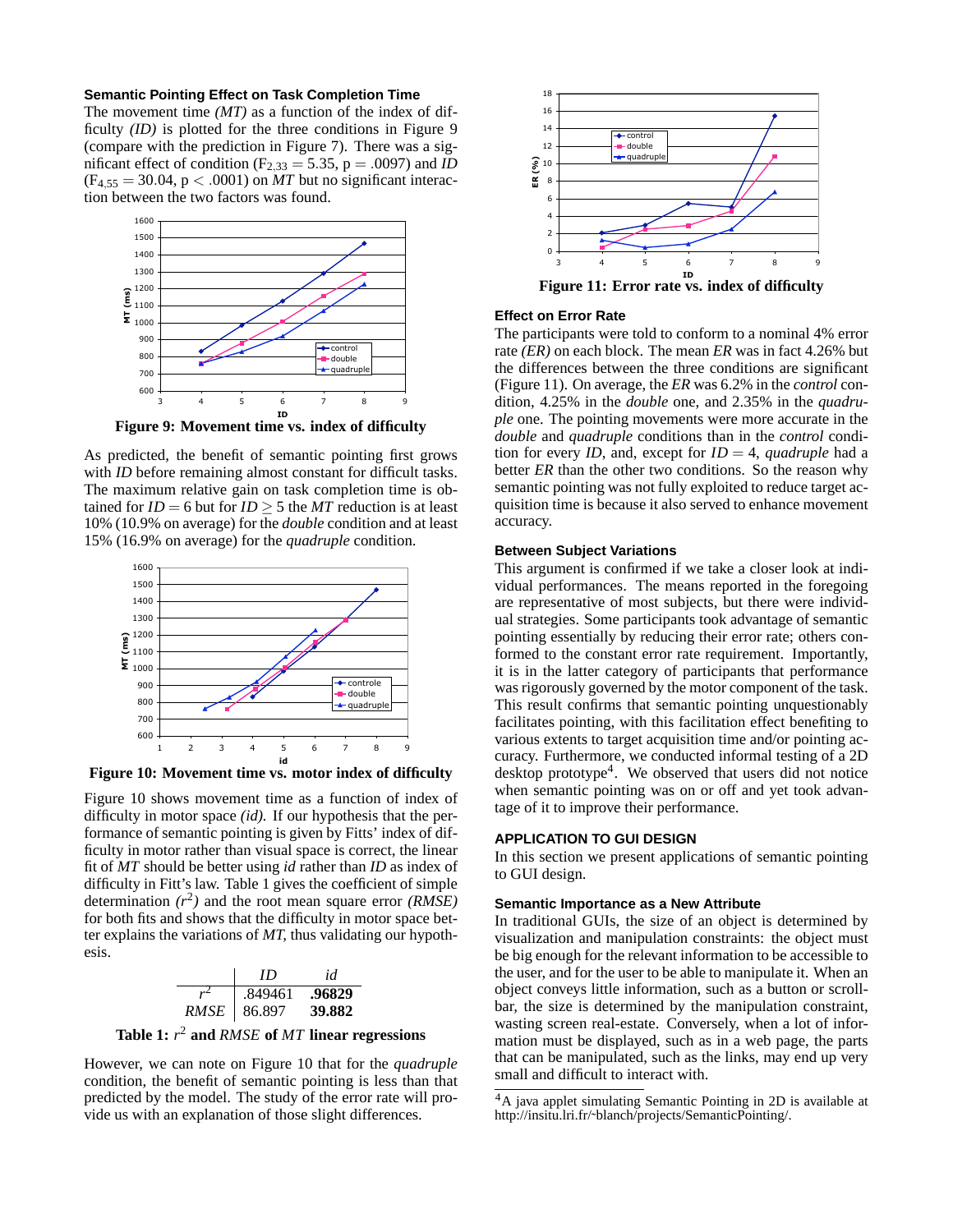Semantic pointing resolves such conflicts by allowing two sizes to be set independently: the size in visual space, constrained by the information to be displayed, and the size in motor space, constrained by the importance of the object for manipulation. These sizes are manipulated through a new attribute, semantic importance (*si*), which amounts to the scale of motor-space size relative to visual-space size. When  $0 < si < 1$ , the object is smaller in motor space than it appears in visual space, which is appropriate for objects whose manipulation is disabled, unlikely or dangerous; when  $si > 1$ , the object is bigger in motor-space than in visual space, making it easier to manipulate;  $si = 1$  corresponds to traditional GUIs.

## **Traditional GUI Widgets Redesign**

In order to redesign traditional GUI widgets such as scrollbars, menus and buttons, we considered two aspects:

- How much information does it provide to the user?
- How important is it for the manipulation?

We show that semantic pointing can either reduce the screen footprint of widgets without affecting the interaction, or facilitate the interaction without affecting the screen layout.

#### Scroll-bars

The information provided by a traditional scroll-bar is rather poor: it specifies a position in the document and sometimes the proportion of the document that is currently displayed in the view. A typical scroll-bar uses a 15 pixel wide strip along the whole window (Figure 12a). However the same information can be conveyed by a much thinner strip, e.g. 3 pixel (Figure 12b). To make it possible for the user to manipulate the thumb and the arrow buttons, these are given a semantic importance of 5 so as to be as big in motor space as they were in the original design (Figure  $12c^5$ ).





## **Menus**

The main real-estate constraint for menus is that labels must be readable, so the visual size of menu items cannot be reduced significantly (Figure 13a). However, the importance of menu items with respect to manipulation is variable. Disabled items and separators cannot be selected, so they can be given a small semantic importance, reducing the distance in motor space from the top of the menu to the items below them (Figure 13b).



**Figure 13: Menu redesign**

(a) unchanged visual version (b) motor space version

#### Buttons & Hyperlinks

As for menu items, the buttons and messages of a dialog box must be readable (Figure 14a). However, for the manipulation, only the buttons are relevant, so the rest of the box can be shrunken. Furthermore, the importance of the various buttons need not be equal. The default button, assumed to be the most likely choice, can be given a higher importance. More generally, the importance can be proportional to the probability of being selected (Figure 14b). 'Dangerous' buttons can also be given a smaller importance to make them harder to select.



**Figure 14: Button redesign**

(a) unchanged visual version (b) motor space version

Similarly, the visual layout of rich documents such as web pages is often designed with aesthetics and visual communication in mind. But as far as interaction with such hyperdocuments is concerned, only the hyperlinks matter. Therefore, magnifying the hyperlinks in motor space should help users acquire them and improve navigation.

## **Semantic Importance as a Dynamic Degree of Interest**

So far we have mostly considered semantic importance as a static attribute of interface objects. An exception is menu items, the importance of which vary according to their state: a disabled item has a low importance, which becomes high when the item is enabled. The same applies to disabled buttons in a dialog box. Another example where semantic importance can reflect the state of an object is the application icons in current desktops. When an application requires user

<sup>5</sup>The motor space distortion caused by semantic pointing is not accurately representable in euclidian geometry. Thus the representations in motor space cannot be exact and are given for illustration purposes.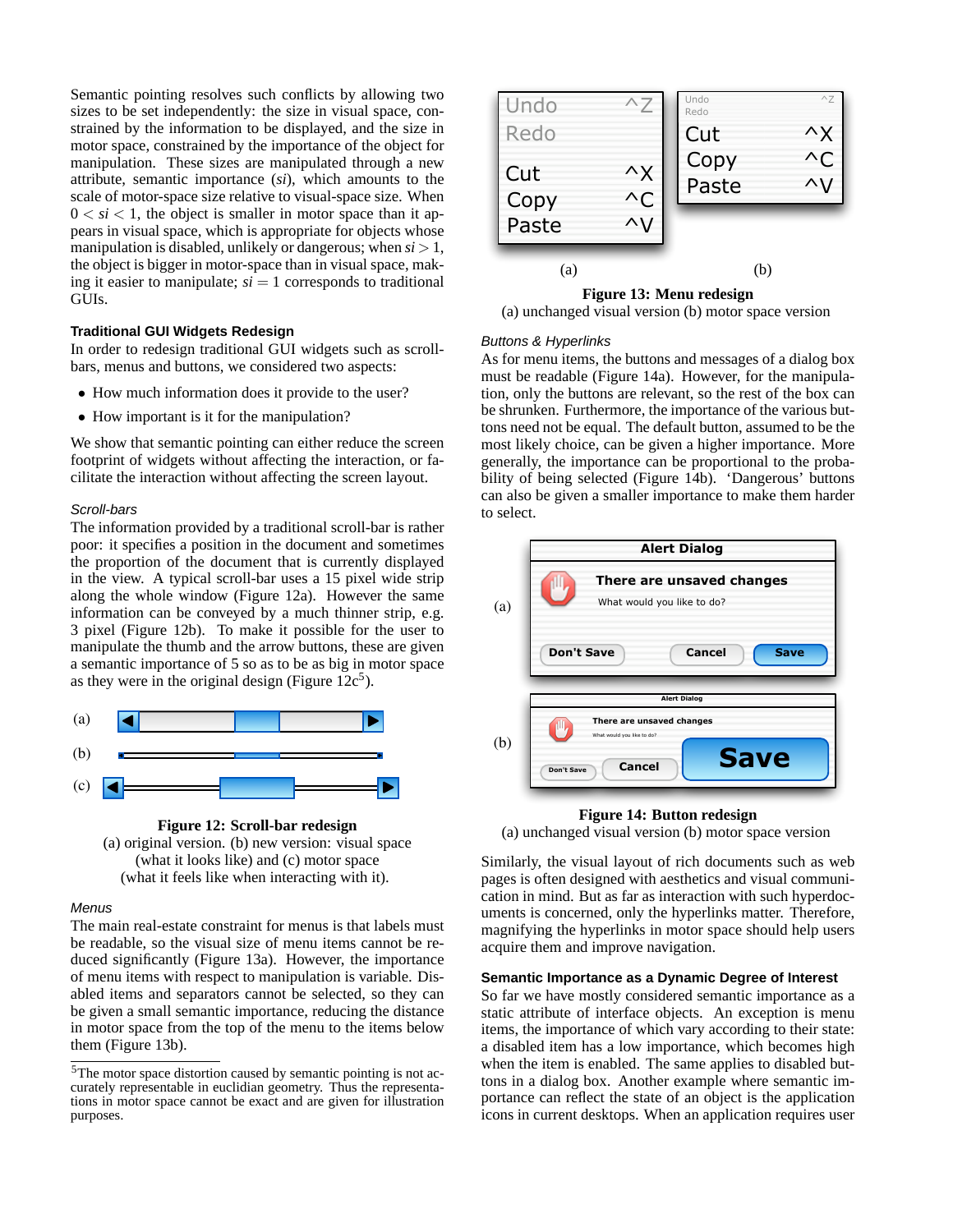attention, it blinks in the Microsoft Windows task-bar or its icon is animated in the Mac OS X Dock. Since the user is likely to click such an icon to activate the application, it would help to magnify it in motor space.

More elaborate strategies can be used to compute the semantic importance according to the state and history of the interaction. For example, applications in the Microsoft Office Suite have adaptive menus that reconfigure themselves so that the most often used items are at the beginning of the menu. The instability of menus is known to be a source of confusion for users [19, 21]. With semantic pointing, the importance of menu items can match the frequency of their use. This has a positive effect similar to adaptive menus, i.e. often-used commands are easier to reach, without disturbing the spatial layout of the menu items.

## **CONCLUSION & FUTURE WORK**

In this paper we introduced semantic pointing, a technique that disentangles motor space from visual space to facilitate pointing movements. We showed how to use C-D ratio adaptation to control the mapping between motor and visual space, interpreting it as a motor-space scale. We also showed that the index of difficulty of a pointing task is defined by the size of the target in motor rather than visual space. In addition, we observed that users did not notice the distortion introduced by semantic pointing, making the technique effective and yet transparent.

We presented several applications of semantic pointing to improve the design of traditional GUIs, by specifying the two sizes of each object with a new attribute: semantic importance. In some cases, the visual footprint of objects is reduced without changing their motor size, saving screen realestate, while in other cases the visual layout is left untouched but the motor space is enlarged in order to facilitate interaction. We have also shown how the semantic importance of an object can change over time to adapt to the user's needs.

Our future work will concentrate on the problem of distractors. The presence of a potential target on the path of a pointing movement increases the distance to the real target, thus reducing the benefit of semantic pointing. We intend to study these effects systematically and experiment with techniques to minimize them. We also intend to explore more applications of semantic pointing and evaluate it in real settings.

#### **ACKNOWLEDGMENTS**

The authors would like to thank the anonymous reviewers, the whole InSitu team, and especially Wendy Mackay, Caroline Appert and Stéphane Conversy, for their useful comments and suggestions about this work.

# **APPENDIX 1**

#### **Scale Formulation**

The simplest scale function that magnifies the pixels within a target is a step function (Figure 15). It can be defined using the rectangle function:

$$
\Pi(u) = \begin{cases} 1 & \text{for } ||u|| \leq \frac{1}{2} \\ 0 & \text{otherwise} \end{cases}
$$

For a target of size  $W$  at coordinate  $D$  the scale is then<sup>6</sup>:

scale
$$
(X)
$$
 =  $(1 - \Pi(\frac{\|X-D\|}{W})) + S \times \Pi(\frac{\|X-D\|}{W})$ 

The first term of the sum takes the value 1 in empty space and 0 within the target whereas the second term takes the value *S* within the target and 0 outside. A generalized version for multiple targets is:

scale
$$
(X)
$$
 =  $(1 - \sum_i \Pi(\frac{\|X - D_i\|}{W_i})) + \sum_i S_i \times \Pi(\frac{\|X - D_i\|}{W_i}),$ 

where  $D_n$ ,  $W_n$  and  $S_n$  are the position, size and scale of the *n*th target (Figure 15).

> scale (m/pixel) *S2*



**Figure 15: Scale as a step function**

#### **Index of Difficulty in Motor Space**

Since in a 1D world there is only one possible path linking two points, the target size in motor space can be computed by summing the scale function over the target:

$$
w = \int_{D-\frac{W}{2}}^{D+\frac{W}{2}} \text{scale}(X) dX
$$
  
=  $S \times W$ 

This size is the area of the grayed rectangles of Figure 15. If there is only one target<sup>7</sup> we can similarly compute the target distance in motor space:

$$
d = \int_0^D \text{scale}(X) \, dX
$$
  
= 
$$
(D - \frac{W}{2}) + S \times \frac{W}{2}
$$

The first term of this sum corresponds to the target distance in empty space and the second term to the supplemental distance added by the magnification of the target as the end of the movement runs across half of it. When *D* is small, the first term becomes negligible because the section of *D* that overlaps empty space tends toward zero. When *D* is much larger than  $\overline{W}/2$ , it is the second term that becomes negligible. We can now predict the index of difficulty of the task<sup>8</sup> in motor space *(id)* as a function of the usual index of difficulty in visual space *(ID)* when the scale of the target is *S:*

$$
id = log_2(\frac{d}{w/2})
$$
  
\n
$$
log_2(\frac{S \times D}{S \times W/2}) = ID
$$
  
\n
$$
log_2(\frac{S \times W}{S \times W/2}) = ID - log_2(S)
$$

 $\frac{6}{X}$  −*D*|| is the euclidian distance from the cursor *(X)* to the target  $(D)$ . The formulas are valid in any dimension.

 $7$ The influence of distractors will be studied in future work.

<sup>8</sup>We chose Fitts' formulation of the *ID*, rather than Shannon's [15], for the sake of convenience (analytical calculations are thus possible). It should be mentioned that this option has no effect on the bottom line of our argument.